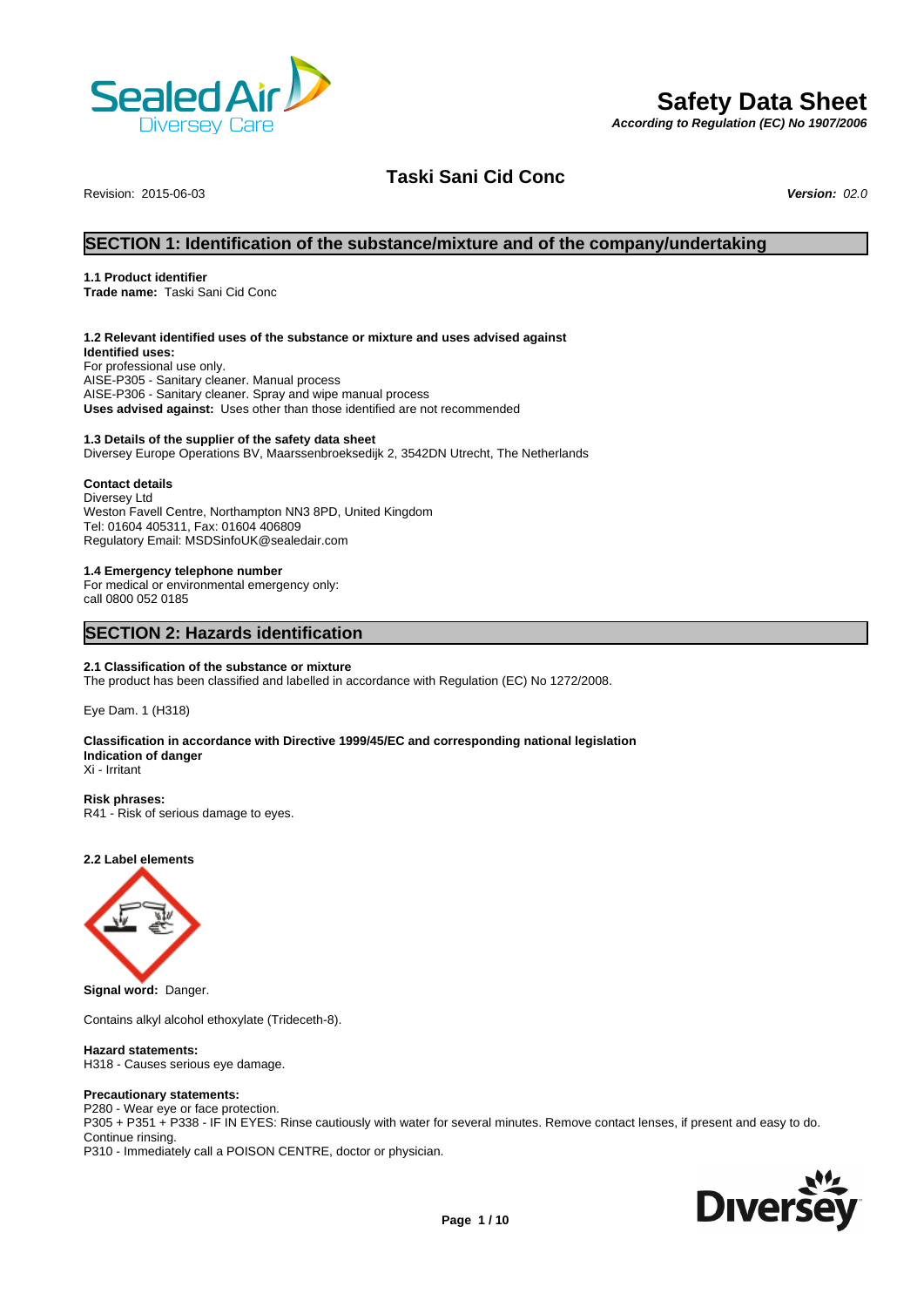# **2.3 Other hazards**

No other hazards known. The product does not meet the criteria for PBT or vPvB in accordance with Regulation (EC) No 1907/2006, Annex XIII.

# **SECTION 3: Composition/information on ingredients**

#### **3.2 Mixtures**

| Ingredient(s)            | <b>EC</b> number | <b>CAS number</b> | <b>REACH number</b> | <b>Classification</b>                    | <b>Classification</b><br>(1999/45/EC) | <b>Notes</b> | Weight<br>percent |
|--------------------------|------------------|-------------------|---------------------|------------------------------------------|---------------------------------------|--------------|-------------------|
| citric acid              | 201-069-1        | 77-92-9           |                     | Eve Irrit. 2 (H319)                      | Xi:R36                                |              | 20-30             |
| alkyl alcohol ethoxylate | Polymer*         | 69011-36-5        | [4]                 | Acute Tox. 4 (H302)<br>Eve Dam. 1 (H318) | Xn:R22<br>$Xi:$ R41                   |              | $10 - 20$         |

\* Polymer.

For the full text of the R, H and EUH phrases mentioned in this Section, see Section 16.

Workplace exposure limit(s), if available, are listed in subsection 8.1.

[1] Exempted: ionic mixture. See Regulation (EC) No 1907/2006, Annex V, paragraph 3 and 4. This salt is potentially present, based on calculation, and included for classification and labelling purposes only. Each starting material of the ionic mixture is registered, as required.

[2] Exempted: included in Annex IV of Regulation (EC) No 1907/2006.

[3] Exempted: Annex V of Regulation (EC) No 1907/2006.

[4] Exempted: polymer. See Article 2(9) of Regulation (EC) No 1907/2006.

# **SECTION 4: First aid measures**

| 4.1 Description of first aid measures                           |                                                                                                                                                                                                             |
|-----------------------------------------------------------------|-------------------------------------------------------------------------------------------------------------------------------------------------------------------------------------------------------------|
| <b>Inhalation</b>                                               | Get medical attention or advice if you feel unwell.                                                                                                                                                         |
| <b>Skin contact:</b>                                            | Wash skin with plenty of lukewarm, gently flowing water. If skin irritation occurs: Get medical advice<br>or attention.                                                                                     |
| Eye contact:                                                    | Immediately rinse eyes cautiously with lukewarm water for several minutes. Remove contact lenses,<br>if present and easy to do. Continue rinsing. Immediately call a POISON CENTRE, doctor or<br>physician. |
| Ingestion:                                                      | Immediately drink 1 glass of water. Get medical attention or advice if you feel unwell.                                                                                                                     |
| Self-protection of first aider:                                 | Consider personal protective equipment as indicated in subsection 8.2.                                                                                                                                      |
| 4.2 Most important symptoms and effects, both acute and delayed |                                                                                                                                                                                                             |
| Inhalation:                                                     | No known effects or symptoms in normal use.                                                                                                                                                                 |
| $O(x^2 - 1)$                                                    | No known effects or symptoms in normal use                                                                                                                                                                  |

**Skin contact:** No known effects or symptoms in normal use.<br> **Eye contact:** No known effects or symptoms in normal use. **Eye contact:** Causes severe or permanent damage.<br> **Ingestion:** Causes Severe or symptoms in norn **Ingestion:** No known effects or symptoms in normal use.

# **4.3 Indication of any immediate medical attention and special treatment needed**

No information available on clinical testing and medical monitoring. Specific toxicological information on substances, if available, can be found in section 11.

# **SECTION 5: Firefighting measures**

#### **5.1 Extinguishing media**

Carbon dioxide. Dry powder. Water spray jet. Fight larger fires with water spray jet or alcohol-resistant foam.

#### **5.2 Special hazards arising from the substance or mixture** No special hazards known.

**5.3 Advice for firefighters**

# As in any fire, wear self contained breathing apparatus and suitable protective clothing including gloves and eye/face protection.

# **SECTION 6: Accidental release measures**

# **6.1 Personal precautions, protective equipment and emergency procedures**

Wear eye/face protection.

#### **6.2 Environmental precautions**

Do not allow to enter drainage system, surface or ground water. Dilute with plenty of water.

# **6.3 Methods and material for containment and cleaning up**

Absorb with liquid-binding material (sand, diatomite, universal binders, sawdust).

#### **6.4 Reference to other sections**

For personal protective equipment see subsection 8.2. For disposal considerations see section 13.

# **SECTION 7: Handling and storage**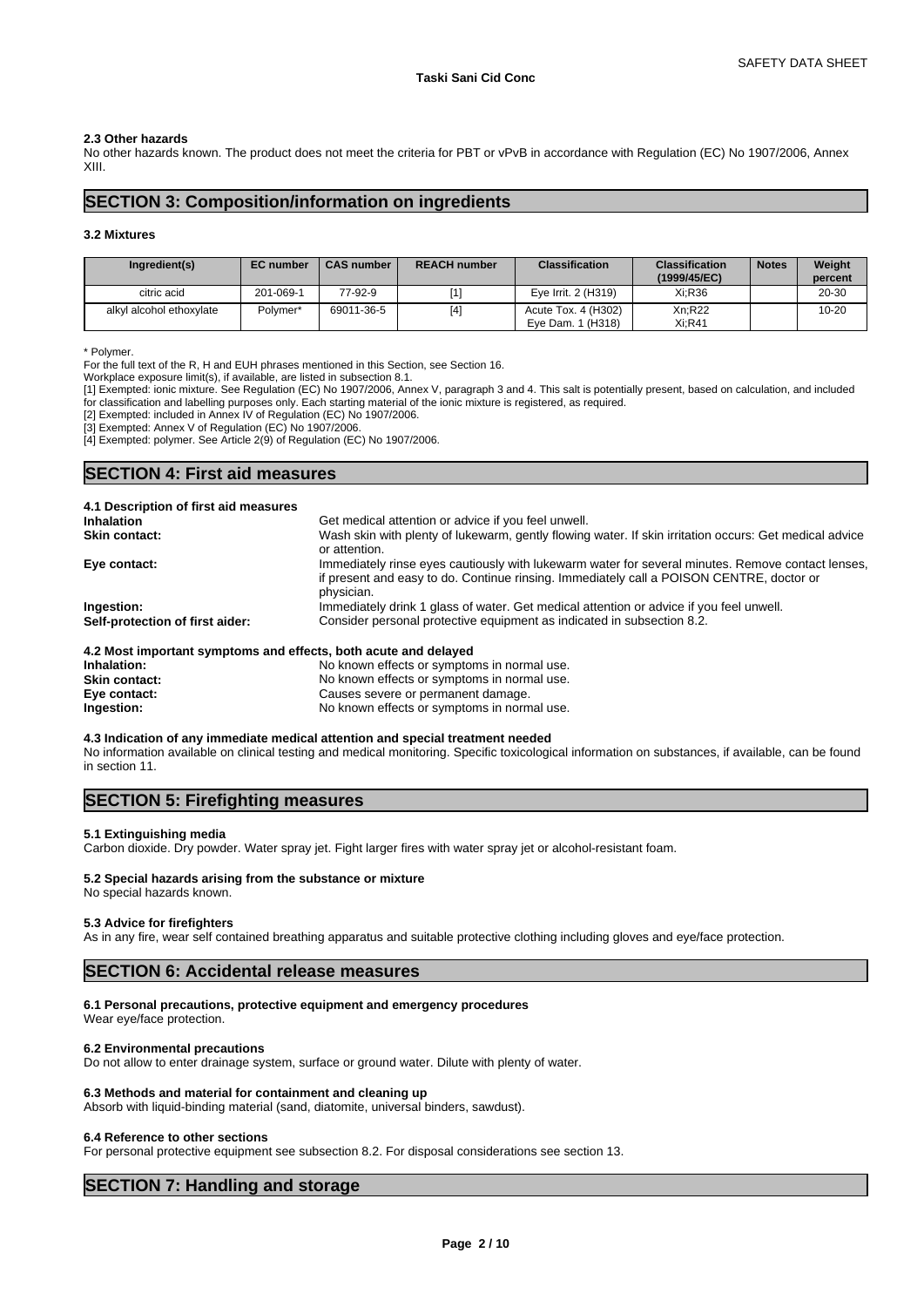#### **7.1 Precautions for safe handling**

# **Measures to prevent fire and explosions:**

No special precautions required.

#### **Measures required to protect the environment:**

For environmental exposure controls see subsection 8.2.

# **Advices on general occupational hygiene:**

Handle in accordance with good industrial hygiene and safety practice. Keep away from food, drink and animal feeding stuffs. Do not mix with other products unless adviced by Sealed Air. Wash hands before breaks and at the end of workday. Wash face, hands and any exposed skin thoroughly after handling. Take off immediately all contaminated clothing. Use personal protective equipment as required. Avoid contact with eyes. Use only with adequate ventilation.

# **7.2 Conditions for safe storage, including any incompatibilities**

Store in accordance with local and national regulations. Keep only in original container. Store in a closed container. For conditions to avoid see subsection 10.4. For incompatible materials see subsection 10.5.

#### **7.3 Specific end use(s)**

No specific advice for end use available.

#### **8.1 Control parameters Workplace exposure limits**

Air limit values, if available:

Biological limit values, if available:

Recommended monitoring procedures, if available:

Additional exposure limits under the conditions of use, if available:

#### **DNEL/DMEL and PNEC values**

#### **Human exposure**

DNEL oral exposure - Consumer (mg/kg bw)

| Ingredient(s)            | Short term - Local<br>effects | <b>Short term - Systemic</b><br>effects | Long term - Local<br>effects | I Long term - Systemic I<br>effects |
|--------------------------|-------------------------------|-----------------------------------------|------------------------------|-------------------------------------|
| citric acid              |                               |                                         |                              |                                     |
| alkyl alcohol ethoxylate | No data available             | No data available                       | No data available            | No data available                   |

#### DNEL dermal exposure - Worker

| Ingredient(s)            | Short term - Local<br>effects | <b>Short term - Systemic</b><br>effects (mg/kg bw) | Long term - Local<br>effects | I Long term - Systemic I<br>effects (mg/kg bw) |
|--------------------------|-------------------------------|----------------------------------------------------|------------------------------|------------------------------------------------|
| citric acid              | No data available             |                                                    | No data available            |                                                |
| alkyl alcohol ethoxylate | No data available             | No data available                                  | No data available            | No data available                              |

#### DNEL dermal exposure - Consumer

| Ingredient(s)            | Short term - Local<br>effects | <b>Short term - Systemic</b><br>effects (ma/ka bw) | Long term - Local<br>effects | Long term - Systemic  <br>effects (ma/ka bw) |  |
|--------------------------|-------------------------------|----------------------------------------------------|------------------------------|----------------------------------------------|--|
| citric acid              | No data available             |                                                    | No data available            |                                              |  |
| alkyl alcohol ethoxylate | No data available             | No data available                                  | No data available            | No data available                            |  |

| DNEL inhalatory exposure - Worker (mg/m <sup>3</sup> ) |                               |                                         |                              |                                 |
|--------------------------------------------------------|-------------------------------|-----------------------------------------|------------------------------|---------------------------------|
| Ingredient(s)                                          | Short term - Local<br>effects | <b>Short term - Systemic</b><br>effects | Long term - Local<br>effects | Long term - Systemic<br>effects |
| citric acid                                            |                               |                                         |                              |                                 |
| alkyl alcohol ethoxylate                               | No data available             | No data available                       | No data available            | No data available               |

#### DNEL inhalatory exposure - Consumer (mg/m<sup>3</sup>)  $)$

| Ingredient(s)            | Short term - Local<br>effects | <b>Short term - Systemicl</b><br>effects | Long term - Local<br>effects | <b>I Long term - Systemic I</b><br>effects |
|--------------------------|-------------------------------|------------------------------------------|------------------------------|--------------------------------------------|
| citric acid              |                               |                                          |                              |                                            |
| alkyl alcohol ethoxylate | No data available             | No data available                        | No data available            | No data available                          |

#### **Environmental exposure** Environmental exposure - PNEC

| Ingredient(s)            | (mg/l)            | Surface water, fresh Surface water, marine<br>(mg/l) | Intermittent (mg/l) | Sewage treatment<br>plant (mg/l) |
|--------------------------|-------------------|------------------------------------------------------|---------------------|----------------------------------|
| citric acid              | 0.44              | 0.044                                                |                     | 1000                             |
| alkyl alcohol ethoxylate | No data available | No data available                                    | No data available   | No data available                |

Environmental exposure - PNEC, continued

| Ingredient(s)            | Sediment, freshwater I<br>(mg/kg) | Sediment, marine<br>(mg/kg) | Soil (mg/kg)      | Air (mg/m <sup>3</sup> ) |
|--------------------------|-----------------------------------|-----------------------------|-------------------|--------------------------|
| citric acid              | 34.6                              | 3.46                        | 33.1              |                          |
| alkyl alcohol ethoxylate | No data available                 | No data available           | No data available | No data available        |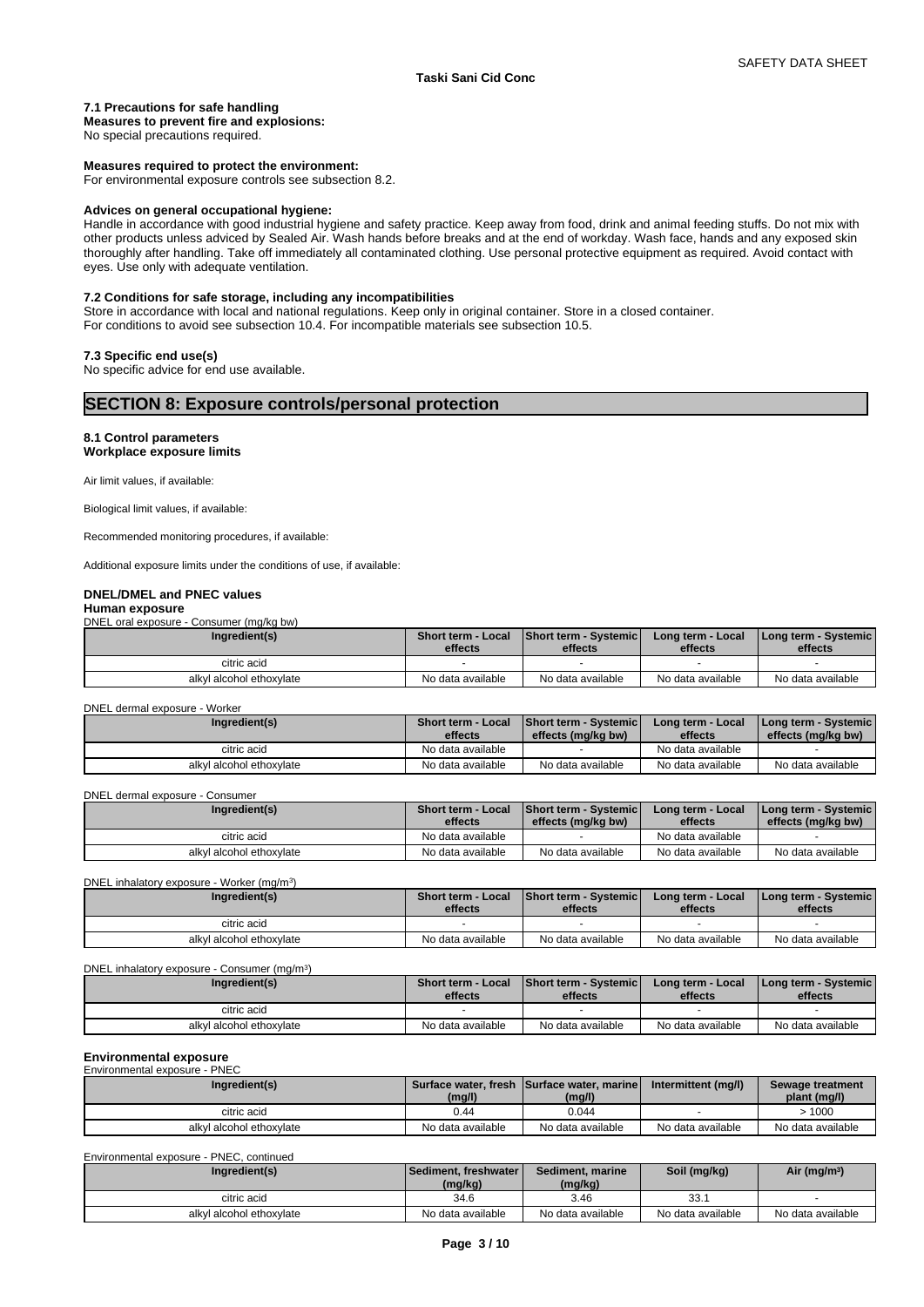# **8.2 Exposure controls**

*The following information applies for the uses indicated in subsection 1.2. If available, please refer to the product information sheet for application and handling instructions. Normal use conditions are assumed for this section.*

*Recommended safety measures for handling the undiluted product: Covering activities such as filling and transfer of product to application equipment, flasks or buckets*

| Appropriate engineering controls:                                                                      | If the product is diluted by using specific dosing systems with no risk of splashes or direct skin<br>contact, the personal protection equipment as described in this section is not required. |
|--------------------------------------------------------------------------------------------------------|------------------------------------------------------------------------------------------------------------------------------------------------------------------------------------------------|
| Appropriate organisational controls:                                                                   | Avoid direct contact and/or splashes where possible. Train personnel.                                                                                                                          |
| Personal protective equipment<br>Eye / face protection:<br>Hand protection:<br><b>Body protection:</b> | Safety glasses or goggles (EN 166).<br>Rinse and dry hands after use. For prolonged contact protection for the skin may be necessary.<br>No special requirements under normal use conditions.  |
| <b>Respiratory protection:</b>                                                                         | No special requirements under normal use conditions.                                                                                                                                           |
| <b>Environmental exposure controls:</b>                                                                | No special requirements under normal use conditions.                                                                                                                                           |
| Recommended safety measures for handling the diluted product:                                          |                                                                                                                                                                                                |
| Recommended maximum concentration (%): 2                                                               |                                                                                                                                                                                                |
| Appropriate engineering controls:<br>Appropriate organisational controls:                              | Use only in well ventilated areas.<br>No special requirements under normal use conditions.                                                                                                     |
| Personal protective equipment                                                                          |                                                                                                                                                                                                |
| Eye / face protection:                                                                                 | Safety glasses are not normally required. However, their use is recommended in those cases<br>where splashes may occur when handling the product.                                              |
| Hand protection:                                                                                       | Rinse and dry hands after use. For prolonged contact protection for the skin may be necessary.                                                                                                 |
| <b>Body protection:</b>                                                                                | No special requirements under normal use conditions.                                                                                                                                           |
| <b>Respiratory protection:</b>                                                                         | No special requirements under normal use conditions.                                                                                                                                           |

**Environmental exposure controls:** No special requirements under normal use conditions.

# **SECTION 9: Physical and chemical properties**

# **9.1 Information on basic physical and chemical properties**

*Information in this section refers to the product, unless it is specifically stated that substance data is listed*

**Method / remark**

**Physical State:** Liquid **Colour:** Clear, Red **Odour:** Slightly perfumed **Odour threshold:** Not applicable **pH:** =< 2 (neat) **Melting point/freezing point (°C):** Not determined **Initial boiling point and boiling range (°C):** Not determined

Substance data, boiling point

| Ingredient(s)            | Value<br>10(1)<br>u | <b>Method</b>    | Atmospheric pressure<br>(hPa) |  |
|--------------------------|---------------------|------------------|-------------------------------|--|
| citric acid              | No data available   |                  |                               |  |
| alkyl alcohol ethoxylate | .200                | Method not given |                               |  |

**Method / remark**

**Flash point (°C):** Not applicable. **Sustained combustion:** Not determined **Evaporation rate:** Not determined **Flammability (solid, gas):** Not determined **Upper/lower flammability limit (%):** Not determined

Substance data, flammability or explosive limits, if available:

### **Method / remark**

# **Vapour pressure:** Not determined

Substance data, vapour pressure

| Ingredient(s)            | Value<br>(Pa)     | <b>Method</b>    | Temperature<br>(°C) |
|--------------------------|-------------------|------------------|---------------------|
| citric acid              | No data available |                  |                     |
| alkyl alcohol ethoxylate | Negligible        | Method not given | $20 - 25$           |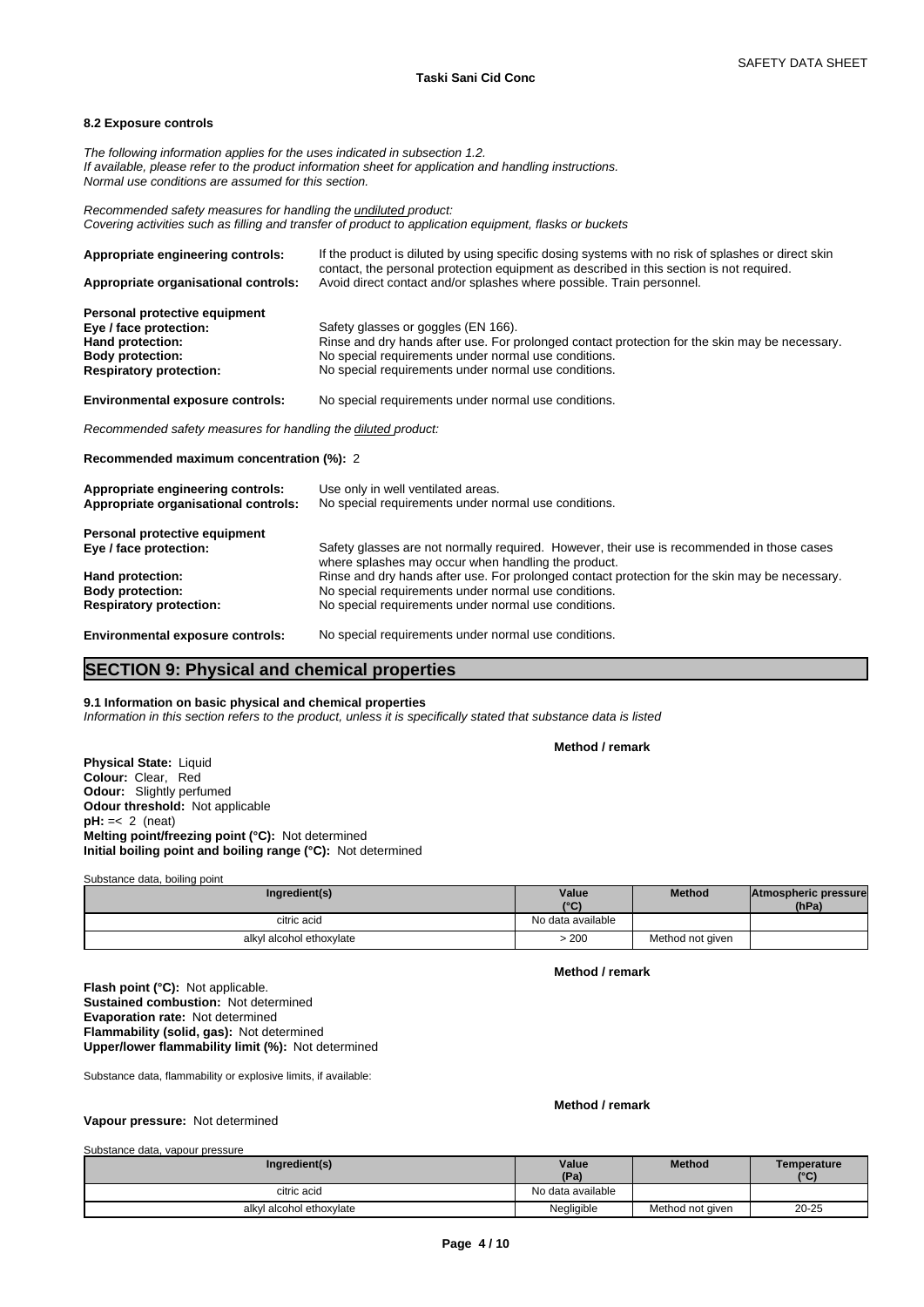**Method / remark**

#### **Solubility in / Miscibility with Water:** Fully miscible **Vapour density:** Not determined Relative density: 1.10 g/cm<sup>3</sup> (20 °C)

Substance data, solubility in water

| Ingredient(s)            | Value<br>(g/l) | <b>Method</b>    | Temperature<br>$\sim$ |
|--------------------------|----------------|------------------|-----------------------|
| citric acid              | 1630           | Method not given |                       |
| alkyl alcohol ethoxylate | Soluble        | Method not given | 20                    |

Substance data, partition coefficient n-octanol/water (log Kow): see subsection 12.3

**Method / remark**

**Decomposition temperature:** Not determined **Autoignition temperature:** Not determined **Viscosity:** Not determined **Explosive properties:** Not explosive. **Oxidising properties:** Not oxidising

# **9.2 Other information**

**Surface tension (N/m):** Not determined **Corrosion to metals:** Not corrosive

**UN Manual of Tests and Criteria, section 37** 

Substance data, dissociation constant, if available:

# **SECTION 10: Stability and reactivity**

#### **10.1 Reactivity**

No reactivity hazards known under normal storage and use conditions.

#### **10.2 Chemical stability**

Stable under normal storage and use conditions.

# **10.3 Possibility of hazardous reactions**

No hazardous reactions known under normal storage and use conditions.

#### **10.4 Conditions to avoid**

None known under normal storage and use conditions.

#### **10.5 Incompatible materials**

Reacts with alkali. Keep away from products containing chlorine-based bleaching agents or sulphites.

# **10.6 Hazardous decomposition products**

None known under normal storage and use conditions.

# **SECTION 11: Toxicological information**

# **11.1 Information on toxicological effects**

Mixture data:

# **Relevant calculated ATE(s):**

ATE - Oral (mg/kg): >2000

Substance data, where relevant and available, are listed below.

#### **Acute toxicity** Acute oral toy

| AGULT UTAI IUAIGILY<br>Ingredient(s) | <b>Endpoint</b>  | Value<br>(mg/kg) | <b>Species</b> | <b>Method</b>            | <b>Exposure</b><br>time (h) |
|--------------------------------------|------------------|------------------|----------------|--------------------------|-----------------------------|
| citric acid                          | LD <sub>50</sub> | 3000             | Rat            | Method not given         |                             |
| alkvl alcohol ethoxvlate             | $LD_{50}$        | $-300 - 2000$    | Rat            | [OECD 423 (EU B.1 tris)] |                             |

Acute dermal toxicity

| Ingredient(s)            | <b>Endpoint</b> | Value<br>(mg/kg) | <b>Species</b> | <b>Method</b>    | <b>Exposure</b><br>time (h) |
|--------------------------|-----------------|------------------|----------------|------------------|-----------------------------|
| citric acid              | $LD_{50}$       | 2000             | Rat            | Method not given |                             |
| alkyl alcohol ethoxylate | $LD_{50}$       | 2000             | Rabbit         | Method not given |                             |

Acute inhalative toxicity

| $-1$<br>Ingredient(s) | Endpoint | . .<br>Value | <b>Species</b> | Method | <b>Exposure</b> |  |
|-----------------------|----------|--------------|----------------|--------|-----------------|--|
|                       |          | (ma/l)       |                |        | time (h)        |  |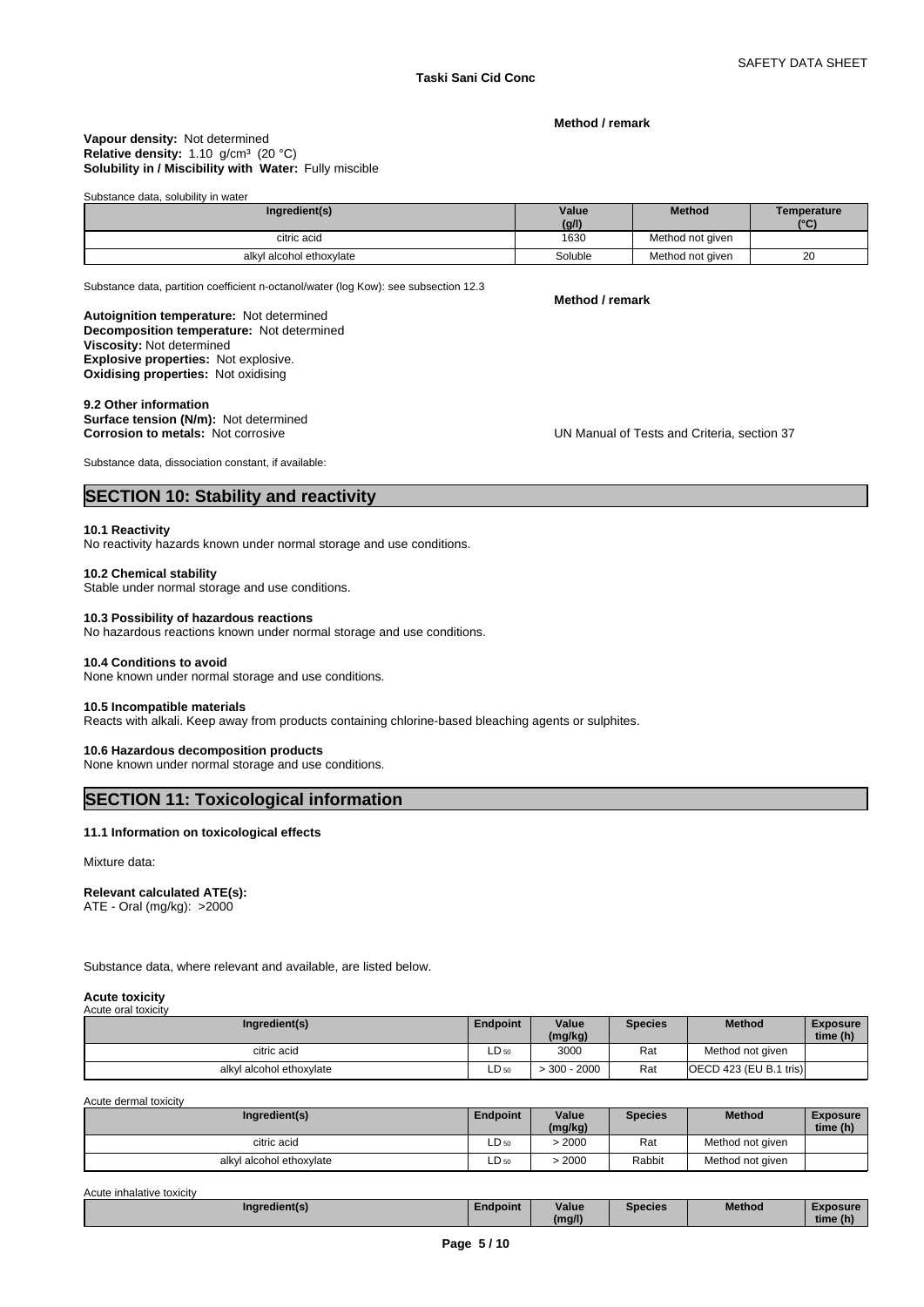# **Taski Sani Cid Conc**

| citric acid              | No data<br>available |  |  |
|--------------------------|----------------------|--|--|
| alkyl alcohol ethoxylate | No data              |  |  |
|                          | available            |  |  |

| Irritation and corrosivity      |              |                |                   |                      |
|---------------------------------|--------------|----------------|-------------------|----------------------|
| Skin irritation and corrosivity |              |                |                   |                      |
| Ingredient(s)                   | Result       | <b>Species</b> | <b>Method</b>     | <b>Exposure time</b> |
| citric acid                     | Not irritant | Rabbit         | OECD 404 (EU B.4) |                      |
| alkyl alcohol ethoxylate        | Not irritant | Rabbit         | OECD 404 (EU B.4) |                      |

Eye irritation and corrosivity

| Ingredient(s)            | Result        | <b>Species</b> | <b>Method</b>     | <b>Exposure time</b> |
|--------------------------|---------------|----------------|-------------------|----------------------|
| citric acid              | Severe damage | Rabbit         | OECD 405 (EU B.5) |                      |
| alkyl alcohol ethoxylate | Severe damage | Rabbit         | Method not given  |                      |

Respiratory tract irritation and corrosivity

| Ingredient(s)            | Result            | <b>Species</b> | <b>Method</b> | Exposure time |
|--------------------------|-------------------|----------------|---------------|---------------|
| citric acid              | No data available |                |               |               |
| alkyl alcohol ethoxylate | No data available |                |               |               |

| Sensitisation                 |                 |                |                  |                   |
|-------------------------------|-----------------|----------------|------------------|-------------------|
| Sensitisation by skin contact |                 |                |                  |                   |
| Ingredient(s)                 | Result          | <b>Species</b> | <b>Method</b>    | Exposure time (h) |
| citric acid                   | Not sensitising | Guinea pig     | Method not given |                   |
| alkyl alcohol ethoxylate      | Not sensitising | Guinea pig     | Method not given |                   |

# Sensitisation by inhalation

| Ingredient(s)            | Result            | <b>Species</b> | <b>Method</b> | Exposure time |
|--------------------------|-------------------|----------------|---------------|---------------|
| citric acid              | No data available |                |               |               |
| alkyl alcohol ethoxylate | No data available |                |               |               |

# **CMR effects (carcinogenicity, mutagenicity and toxicity for reproduction)**

| Mutagenicity             |                                                       |                             |                                                       |                            |
|--------------------------|-------------------------------------------------------|-----------------------------|-------------------------------------------------------|----------------------------|
| Ingredient(s)            | Result (in-vitro)                                     | <b>Method</b><br>(in-vitro) | <b>Result (in-vivo)</b>                               | <b>Method</b><br>(in-vivo) |
| citric acid              | No data available                                     |                             | No evidence of genotoxicity, negative<br>test results | Method not<br>given        |
| alkyl alcohol ethoxylate | No evidence of genotoxicity, negative<br>test results | Method not<br>aiven         | No evidence of genotoxicity, negative<br>test results | Method not<br>aiven        |

### **Carcinogenicity**

| ngredient(s)             | Effect                                                 |
|--------------------------|--------------------------------------------------------|
| citric acid              | No evidence for carcinogenicity, negative test results |
| alkyl alcohol ethoxylate | No evidence for carcinogenicity, weight-of-evidence    |

# Toxicity for reproduction

| Ingredient(s)             | <b>Endpoint</b> | Specific effect     | Value<br>$(mq/kg$ bw/d) | <b>Species</b> | <b>Method</b> | <b>Exposure</b><br>time | Remarks and other effects<br>reported    |
|---------------------------|-----------------|---------------------|-------------------------|----------------|---------------|-------------------------|------------------------------------------|
| citric acid               |                 |                     | No data<br>available    |                |               |                         | No evidence for reproductive<br>toxicity |
| lalkyl alcohol ethoxylate | <b>NOAEL</b>    | Teratogenic effects | > 50                    | Rat            | Not known     |                         |                                          |

# **Repeated dose toxicity** Sub-acute or sub-chronic oral toxicity

| Ingredient(s)            | <b>Endpoint</b> | Value<br>(mg/kg bw/d) | <b>Species</b> | <b>Method</b> | time (days) | Exposure Specific effects and organs<br>affected |
|--------------------------|-----------------|-----------------------|----------------|---------------|-------------|--------------------------------------------------|
| citric acid              |                 | No data<br>available  |                |               |             |                                                  |
| alkyl alcohol ethoxylate |                 | No data<br>available  |                |               |             |                                                  |

# Sub-chronic dermal toxicity

| Ingredient(s)            | <b>Endpoint</b> | Value<br>(mg/kg bw/d) | <b>Species</b> | <b>Method</b> | time (days) | <b>Exposure Specific effects and organs</b><br>affected |
|--------------------------|-----------------|-----------------------|----------------|---------------|-------------|---------------------------------------------------------|
| citric acid              |                 | No data<br>available  |                |               |             |                                                         |
| alkyl alcohol ethoxylate |                 | No data<br>available  |                |               |             |                                                         |

# Sub-chronic inhalation toxicity

| Ingredient(s)            | Endpoint | Value        | <b>Species</b> | <b>Method</b> |                    | <b>Exposure Specific effects and organs</b> |
|--------------------------|----------|--------------|----------------|---------------|--------------------|---------------------------------------------|
|                          |          | (mg/kg bw/d) |                |               | $ time$ (days) $ $ | affected                                    |
| citric acid              |          | No data      |                |               |                    |                                             |
|                          |          | available    |                |               |                    |                                             |
| alkyl alcohol ethoxylate |          | No data      |                |               |                    |                                             |
|                          |          | available    |                |               |                    |                                             |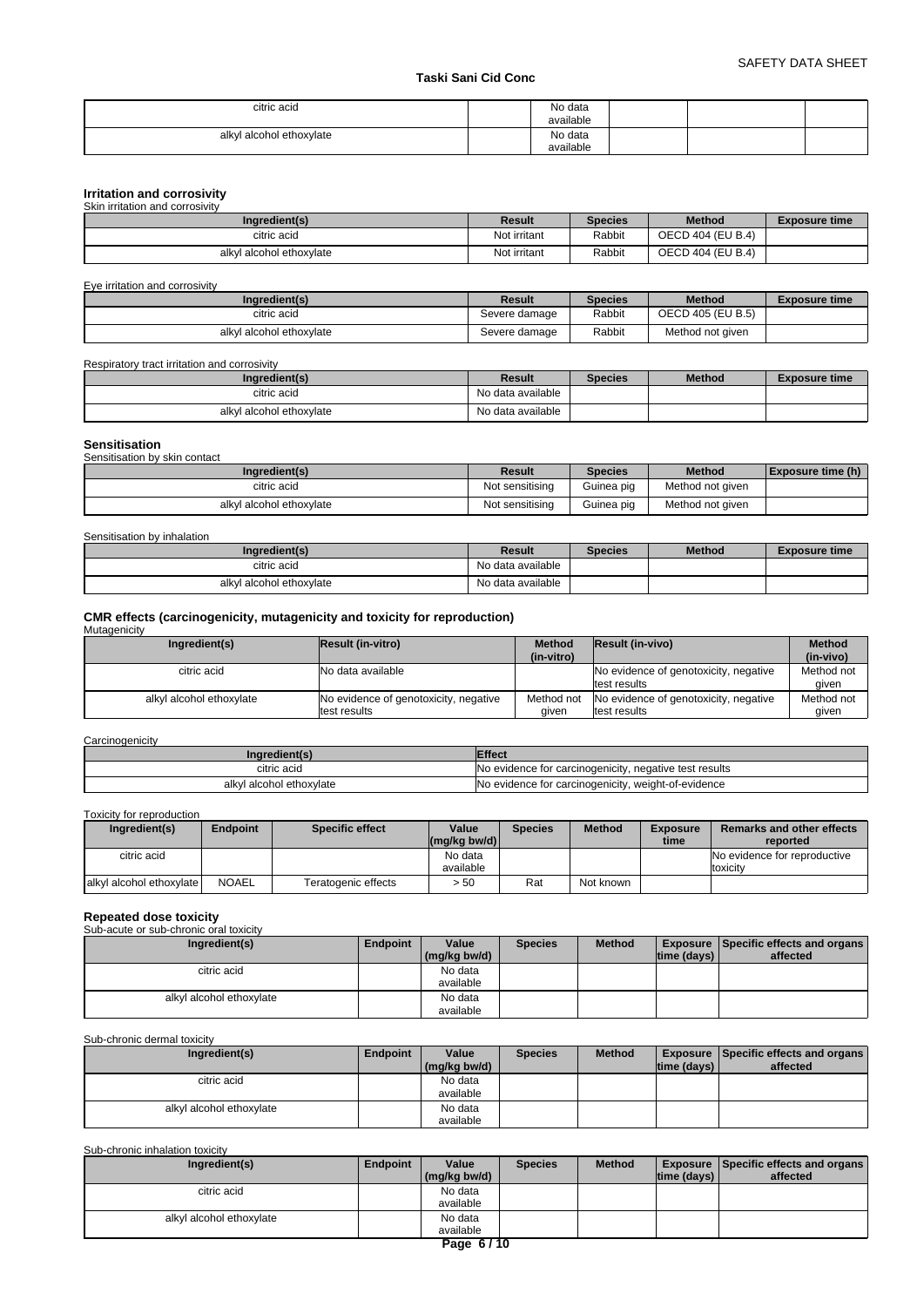Chronic toxicity

| Ingredient(s)            | <b>Exposure</b><br>route | <b>Endpoint</b> | Value<br>$\left \frac{\text{mg}}{\text{kg}}\right $ (mg/kg bw/d) | <b>Species</b> | <b>Method</b> | <b>Exposure</b><br>time  | Specific effects and<br>organs affected | <b>Remark</b> |
|--------------------------|--------------------------|-----------------|------------------------------------------------------------------|----------------|---------------|--------------------------|-----------------------------------------|---------------|
| citric acid              |                          |                 | No data<br>available                                             |                |               |                          |                                         |               |
| alkyl alcohol ethoxylate | Oral                     | <b>NOAEL</b>    | 50                                                               | Rat            | aiven         | Method not [24 month(s)] |                                         |               |

STOT-single exposure

| <b>EAR</b><br>ıngr                |                   |
|-----------------------------------|-------------------|
| citric acid                       | No data available |
| <br>l alcohol ethoxylate<br>alkyl | No data available |

#### STOT-repeated exposure

| inn                  |                      |
|----------------------|----------------------|
| citric acid          | <b>N<sub>o</sub></b> |
| .                    | o data available     |
| l alcohol ethoxvlate | <b>N<sub>o</sub></b> |
| alkvl                | o data available     |

# **Aspiration hazard**

Substances with an aspiration hazard (H304), if any, are listed in section 3. If relevant, see section 9 for dynamic viscosity and relative density of the product.

# **Potential adverse health effects and symptoms**

Effects and symptoms related to the product, if any, are listed in subsection 4.2.

# **SECTION 12: Ecological information**

# **12.1 Toxicity**

No data is available on the mixture.

Substance data, where relevant and available, are listed below

# **Aquatic short-term toxicity** Aquatic short-term toxicity - fish

| Ingredient(s)            | <b>Endpoint</b> | Value<br>(mg/l) | <b>Species</b>  | <b>Method</b>       | <b>Exposure</b><br>time (h) |
|--------------------------|-----------------|-----------------|-----------------|---------------------|-----------------------------|
| citric acid              | $\sim$<br>LC 50 | 440             | Leuciscus idus  | Method not given    | 48                          |
| alkyl alcohol ethoxylate | LU 50           | $-10$           | Cyprinus carpio | OECD <sub>203</sub> | 96                          |

#### Aquatic short-term toxicity - crustacea

| Ingredient(s)            | <b>Endpoint</b> | Value<br>(mg/l) | <b>Species</b>          | <b>Method</b>    | <b>Exposure</b><br>time (h) |
|--------------------------|-----------------|-----------------|-------------------------|------------------|-----------------------------|
| citric acid              | EC 50           | 1535            | Daphnia<br>magna Straus | Method not given | 24                          |
| alkyl alcohol ethoxylate | EC 50           | $-10$           | Daphnia<br>magna Straus | OECD 202. static | 48                          |

Aquatic short-term toxicity - algae

| Ingredient(s)            | <b>Endpoint</b> | Value  | <b>Species</b>                    | <b>Method</b>    | <b>Exposure</b> |
|--------------------------|-----------------|--------|-----------------------------------|------------------|-----------------|
|                          |                 | (mg/l) |                                   |                  | time (h)        |
| citric acid              | $LC_{50}$       | 425    | Scenedesmus<br>quadricauda        | Method not given | 168             |
| alkyl alcohol ethoxylate | EC 50           | $-10$  | <b>Desmodesmus</b><br>subspicatus | OECD 201, static | 72              |

| Aquatic short-term toxicity - marine species |          |                      |                |               |                                |
|----------------------------------------------|----------|----------------------|----------------|---------------|--------------------------------|
| Ingredient(s)                                | Endpoint | Value<br>(mg/l)      | <b>Species</b> | <b>Method</b> | <b>Exposure</b><br>time (days) |
| citric acid                                  |          | No data<br>available |                |               |                                |
| alkyl alcohol ethoxylate                     |          | No data<br>available |                |               |                                |

# Impact on sewage plants - toxicity to bacteria

| Ingredient(s)            | Endpoint  | Value<br>(mg/l) | <b>Inoculum</b>       | <b>Method</b>      | <b>Exposure</b><br>time |
|--------------------------|-----------|-----------------|-----------------------|--------------------|-------------------------|
| citric acid              | EC 50     | >10000          | Pseudomonas<br>putida | Method not given   | $16$ hour(s)            |
| alkyl alcohol ethoxylate | $EC_{10}$ | 10000           | Activated<br>sludge   | DIN 38412 / Part 8 | 17 hour(s)              |

# **Aquatic long-term toxicity**

| Aquatic long-term toxicity - fish |          |           |                |               |          |                         |
|-----------------------------------|----------|-----------|----------------|---------------|----------|-------------------------|
| Ingredient(s)                     | Endpoint | Value     | <b>Species</b> | <b>Method</b> | Exposure | <b>Effects observed</b> |
|                                   |          | (mg/l)    |                |               | time     |                         |
| citric acid                       |          | No data   |                |               |          |                         |
|                                   |          | available |                |               |          |                         |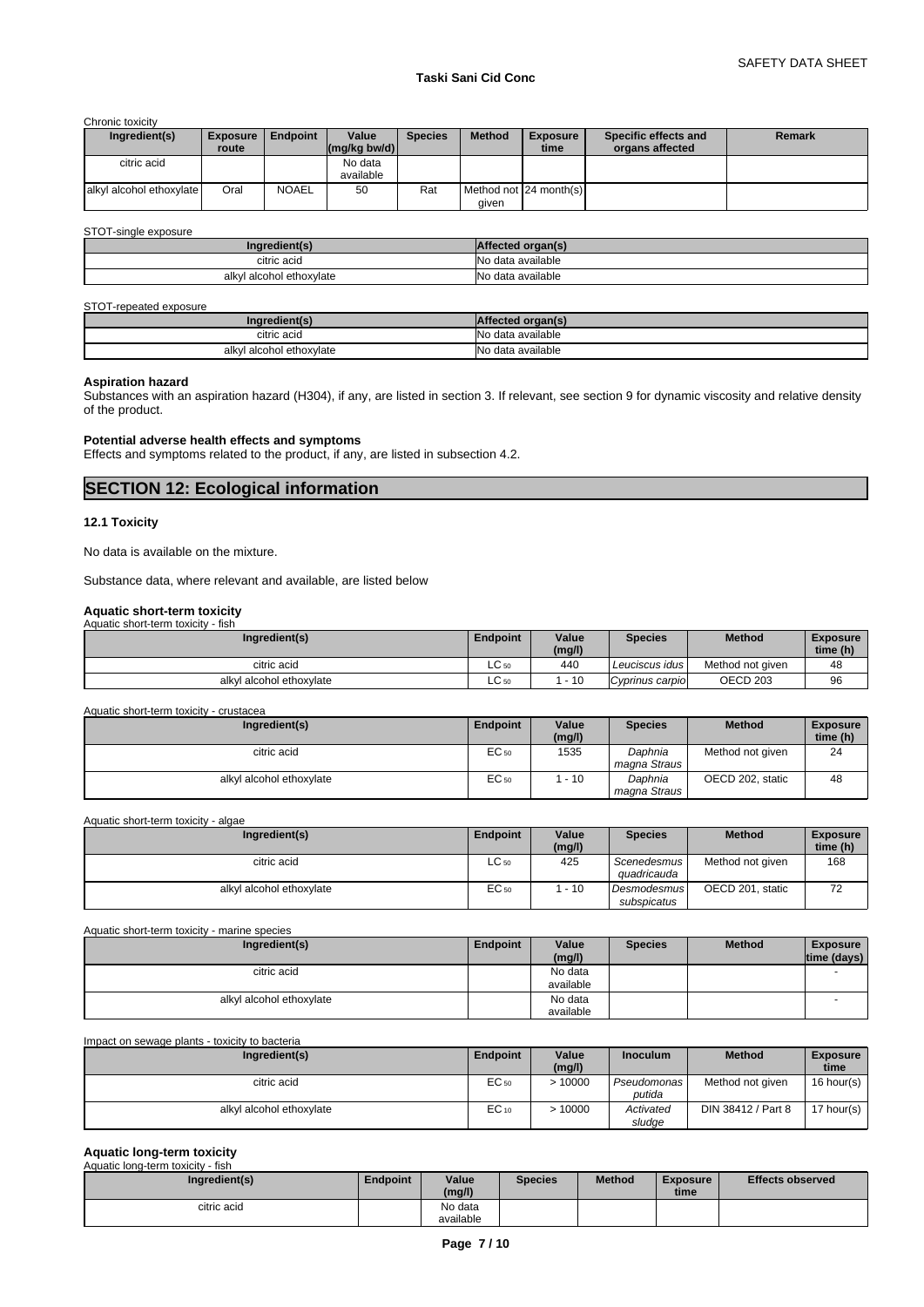# **Taski Sani Cid Conc**

| alkvl<br>'l alcohol ethoxvlate | ≅data<br>INO. |  |  |
|--------------------------------|---------------|--|--|
|                                | <br>available |  |  |

Aquatic long-term toxicity - crustacea

| Ingredient(s)            | Endpoint | Value<br>(mg/l)      | <b>Species</b> | <b>Method</b> | <b>Exposure</b><br>time | <b>Effects observed</b> |
|--------------------------|----------|----------------------|----------------|---------------|-------------------------|-------------------------|
| citric acid              |          | No data<br>available |                |               |                         |                         |
| alkyl alcohol ethoxylate |          | No data<br>available |                |               |                         |                         |

Aquatic toxicity to other aquatic benthic organisms, including sediment-dwelling organisms, if available:

| Ingredient(s)            | Endpoint | Value<br>(mg/kg dw<br>sediment) | <b>Species</b> | <b>Method</b> | <b>Exposure</b><br> time (days) | <b>Effects observed</b> |
|--------------------------|----------|---------------------------------|----------------|---------------|---------------------------------|-------------------------|
| citric acid              |          | No data                         |                |               | $\overline{\phantom{a}}$        |                         |
|                          |          | available                       |                |               |                                 |                         |
| alkyl alcohol ethoxylate |          | No data                         |                |               |                                 |                         |
|                          |          | available                       |                |               |                                 |                         |

# **Terrestrial toxicity**

Terrestrial toxicity - soil invertebrates, including earthworms, if available:

| Ingredient(s)            | Endpoint    | Value<br>(mg/kg dw<br>soil) | <b>Species</b> | <b>Method</b> | <b>Exposure</b><br> time (days) | <b>Effects observed</b> |
|--------------------------|-------------|-----------------------------|----------------|---------------|---------------------------------|-------------------------|
| citric acid              |             | No data<br>available        |                |               |                                 |                         |
| alkyl alcohol ethoxylate | <b>NOEC</b> | 220                         | Eisenia fetida |               | -                               |                         |

#### Terrestrial toxicity - plants, if available:

| Ingredient(s)                               | Endpoint    | Value<br>(mg/kg dw<br>soil) | <b>Species</b>      | <b>Method</b> | <b>Exposure</b><br>$ time$ (days) $ $ | <b>Effects observed</b> |
|---------------------------------------------|-------------|-----------------------------|---------------------|---------------|---------------------------------------|-------------------------|
| citric acid                                 |             | No data<br>available        |                     |               | $\overline{\phantom{a}}$              |                         |
| alkyl alcohol ethoxylate                    | <b>NOEC</b> | 10                          | Lepidium<br>sativum | OECD 208      | - -                                   |                         |
| Terrestrial toxicity - birds, if available: |             |                             |                     |               |                                       |                         |

| Ingredient(s)            | Endpoint | Value     | <b>Species</b> | <b>Method</b> | <b>Exposure</b>    | <b>Effects observed</b> |
|--------------------------|----------|-----------|----------------|---------------|--------------------|-------------------------|
|                          |          |           |                |               | $ time$ (days) $ $ |                         |
| citric acid              |          | No data   |                |               |                    |                         |
|                          |          | available |                |               |                    |                         |
| alkyl alcohol ethoxylate |          | No data   |                |               |                    |                         |
|                          |          | available |                |               |                    |                         |

# Terrestrial toxicity - beneficial insects, if available:

| Ingredient(s)            | Endpoint | Value              | <b>Species</b> | <b>Method</b> | <b>Exposure</b>          | <b>Effects observed</b> |
|--------------------------|----------|--------------------|----------------|---------------|--------------------------|-------------------------|
|                          |          | (mg/kg dw<br>soil) |                |               | time (days)              |                         |
| citric acid              |          | No data            |                |               | $\overline{\phantom{a}}$ |                         |
|                          |          | available          |                |               |                          |                         |
| alkyl alcohol ethoxylate |          | No data            |                |               | $\overline{\phantom{a}}$ |                         |
|                          |          | available          |                |               |                          |                         |

Terrestrial toxicity - soil bacteria, if available:

| Ingredient(s)            | Endpoint | Value<br>(mg/kg dw<br>soil) | <b>Species</b> | <b>Method</b> | <b>Exposure</b><br>$ time$ (days) $ $ | <b>Effects observed</b> |
|--------------------------|----------|-----------------------------|----------------|---------------|---------------------------------------|-------------------------|
| citric acid              |          | No data<br>available        |                |               |                                       |                         |
| alkyl alcohol ethoxylate |          | No data<br>available        |                |               | $\overline{\phantom{a}}$              |                         |

# **12.2 Persistence and degradability**

**Abiotic degradation** Abiotic degradation - photodegradation in air, if available:

Abiotic degradation - hydrolysis, if available:

Abiotic degradation - other processes, if available:

| <b>Biodegradation</b>                       |                 |                  |              |               |                                                          |  |  |  |
|---------------------------------------------|-----------------|------------------|--------------|---------------|----------------------------------------------------------|--|--|--|
| Ready biodegradability - aerobic conditions |                 |                  |              |               |                                                          |  |  |  |
| Ingredient(s)                               | <b>Inoculum</b> | Analytical       | DT 50        | <b>Method</b> | <b>Evaluation</b>                                        |  |  |  |
|                                             |                 | method           |              |               |                                                          |  |  |  |
| citric acid                                 |                 |                  |              |               | 97 % in 28 day(s) Method not given Readily biodegradable |  |  |  |
| alkyl alcohol ethoxylate                    |                 | $CO2$ production | > 60 % in 28 | OECD 301B     | Readily biodegradable                                    |  |  |  |
|                                             |                 |                  | day(s)       |               |                                                          |  |  |  |

Ready biodegradability - anaerobic and marine conditions, if available: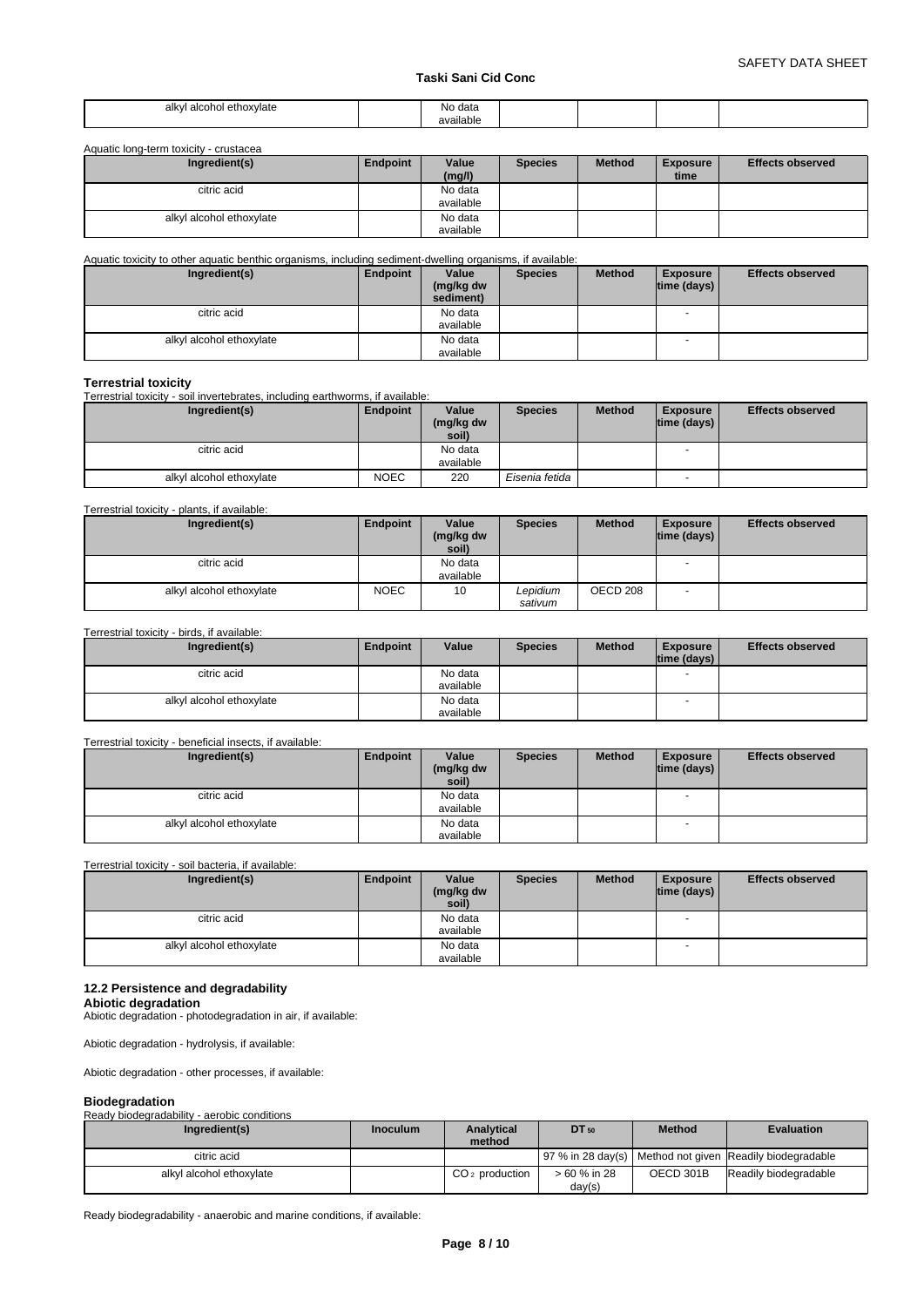Degradation in relevant environmental compartments, if available:

The surfactant(s) contained in this preparation complies(comply) with the biodegradability criteria as laid down in Regulation (EC) No. 648/2004 on detergents. Data to support this assertion are held at the disposal of the competent authorities of the Member States and will be made available to them, at their direct request or at the request of a detergent manufacturer.

# **12.3 Bioaccumulative potential**

| Partition coefficient n-octanol/water (log Kow) |                   |               |                                     |        |
|-------------------------------------------------|-------------------|---------------|-------------------------------------|--------|
| Ingredient(s)                                   | Value             | <b>Method</b> | <b>Evaluation</b>                   | Remark |
| citric acid                                     | .72               |               | <b>INo bioaccumulation expected</b> |        |
| alkyl alcohol ethoxylate                        | No data available |               |                                     |        |

#### Bioconcentration factor (BCF)

| Inaredient(s)                              | Value             | <b>Species</b> | <b>Method</b> | <b>Evaluation</b> | Remark |
|--------------------------------------------|-------------------|----------------|---------------|-------------------|--------|
| citric acid                                | No data available |                |               |                   |        |
| alkyl alcohol ethoxylate No data available |                   |                |               |                   |        |

# **12.4 Mobility in soil**

| Adsorption/Desorption to soil or sediment |                                      |                                                  |               |                       |                                                     |  |  |
|-------------------------------------------|--------------------------------------|--------------------------------------------------|---------------|-----------------------|-----------------------------------------------------|--|--|
| Ingredient(s)                             | Adsorption<br>coefficient<br>Log Koc | <b>Desorption</b><br>coefficient<br>Log Koc(des) | <b>Method</b> | Soil/sediment<br>type | <b>Evaluation</b>                                   |  |  |
| citric acid                               | I No data available I                |                                                  |               |                       | Potential for mobility in soil,<br>soluble in water |  |  |
| alkyl alcohol ethoxylate                  | l No data available                  |                                                  |               |                       | Immobile in soil or sediment                        |  |  |

# **12.5 Results of PBT and vPvB assessment**

Substances that fulfill the criteria for PBT/vPvB, if any, are listed in section 3.

#### **12.6 Other adverse effects**

No other adverse effects known.

# **SECTION 13: Disposal considerations**

#### **13.1 Waste treatment methods**

**Waste from residues / unused products:** The concentrated contents or contaminated packaging should be disposed of by a certified handler or according to the site permit. Release of waste to sewers is discouraged. The cleaned packaging material is suitable for energy recovery or recycling in line with local legislation. **European Waste Catalogue:** 20 01 29\* - detergents containing dangerous substances. **Empty packaging** Recommendation: Dispose of observing national or local regulations. **Suitable cleaning agents:** Water, if necessary with cleaning agent.

# **SECTION 14: Transport information**

# **ADR, RID, ADN, IMO/IMDG, ICAO/IATA**

**14.1 UN number:** Non-dangerous goods

- **14.2 UN proper shipping name:** Non-dangerous goods
- **14.3 Transport hazard class(es):** Non-dangerous goods
- **Class:** -
- **14.4 Packing group:** Non-dangerous goods

**14.5 Environmental hazards:** Non-dangerous goods

**14.6 Special precautions for user:** Non-dangerous goods

**14.7 Transport in bulk according to Annex II of MARPOL 73/78 and the IBC Code:** The product is not transported in bulk tankers.

# **SECTION 15: Regulatory information**

**15.1 Safety, health and environmental regulations/legislation specific for the substance or mixture**

**Authorisations or restrictions (Regulation (EC) No 1907/2006, Title VII respectively Title VIII):** Not applicable.

# **Ingredients according to EC Detergents Regulation 648/2004**

# non-ionic surfactants 5 - 15% and 5 - 15% and 5 - 15% and 5 - 15% and 5 - 15% and 5 - 15% and 5 - 15% and 5 - 15% and 5 - 15% and 5 - 15% and 5 - 15% and 5 - 15% and 5 - 15% and 5 - 15% and 5 - 15% and 5 - 15% and 5 - 15%

perfumes, Benzyl Salicylate, Hexyl Cinnamal, Butylphenyl Methylpropional, Limonene, Alpha-Isomethyl Ionone

# **15.2 Chemical safety assessment**

A chemical safety assessment has not been carried out on the mixture

# **SECTION 16: Other information**

*The information in this document is based on our best present knowledge. However, it does not constitute a guarantee for any specific product*